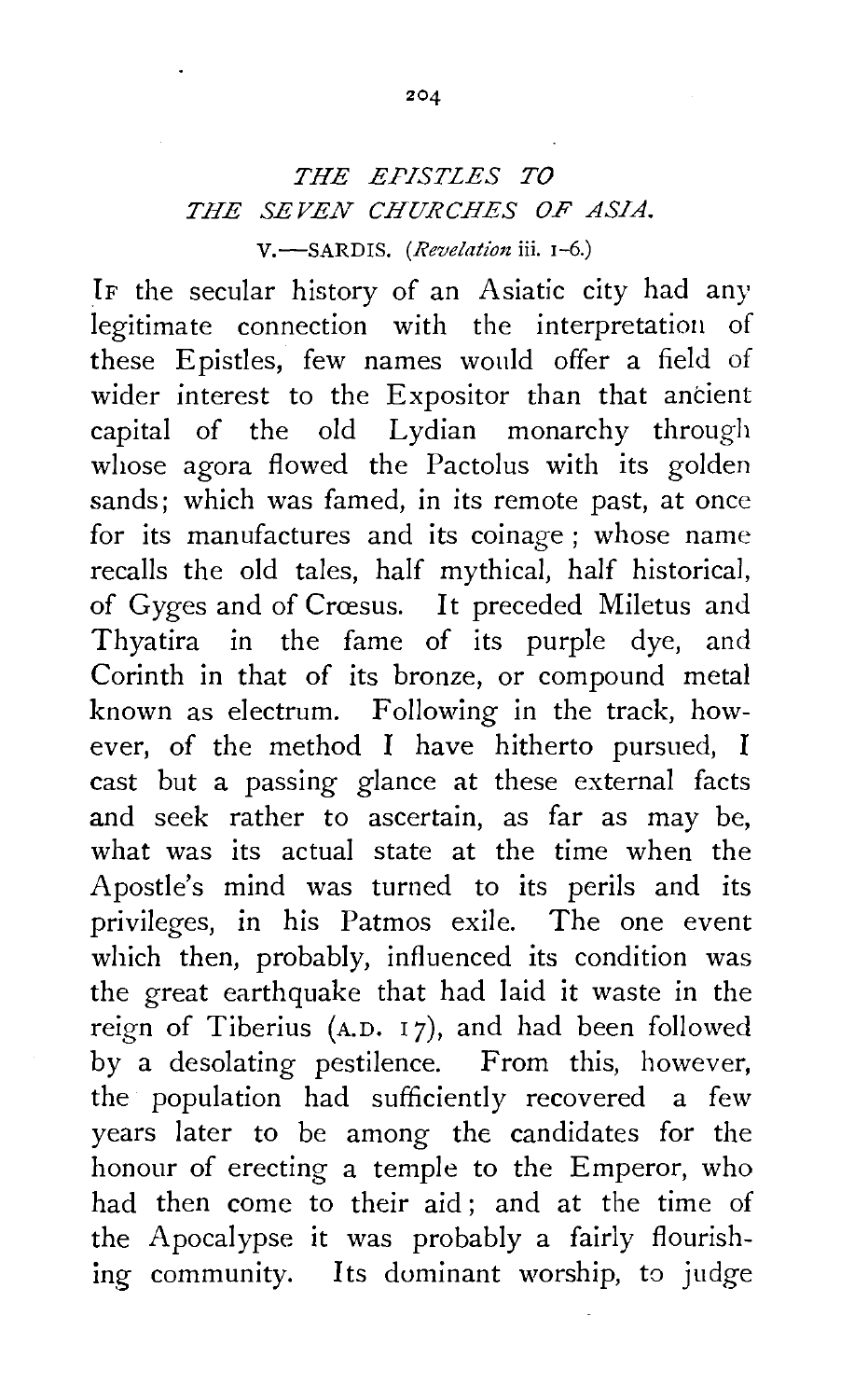by the ruins of the stately temple that still remain, was that of the great mother-goddess, Cybele ; and that worship, it will be remembered, with its eunuch priesthood and its orgiastic rites, was one which tended, as much almost as that of Dionysos or Aphrodite, to sins of a foul and dark impurity. In the midst of such a population, rescued from such a cultus, we have to think of the small community of disciples who were addressed, through their Angel, or Bishop, as the Church of Sardis.

Here, as before, we may well assume that the name by which the Lord reveals Himself at the opening of this Message had a special bearing upon the state of the Angel and the Church to whom the Message was to be transmitted. The Spirit was thought of, to use the later terminology of the Church, as the "Giver of Life" (To  $\zeta_{\omega\sigma\tau\omega\omega}$ ) and of all its seven-fold gifts ; the seven Spirits of i. 4 and v. 6 were but forms of that Divine life which He-one, yet manifold-imparted. These He, the Lord of the Churches, possessed and could call his own; for thus it is that He can "quicken whom he will :" thus He can impart the Divine life, in all its marvellous variety, to those who stand in need of it. And He is also, as in the opening vision of the Seer, " he that hath the seven stars" which represent the guides and teachers of the Church; He is able, that is, to bring together the gifts of life and the ministry for which those gifts are needed. If those who minister are without the gifts, it is because they have not asked for them. The union of the two attributes is, therefore, one both of encouragement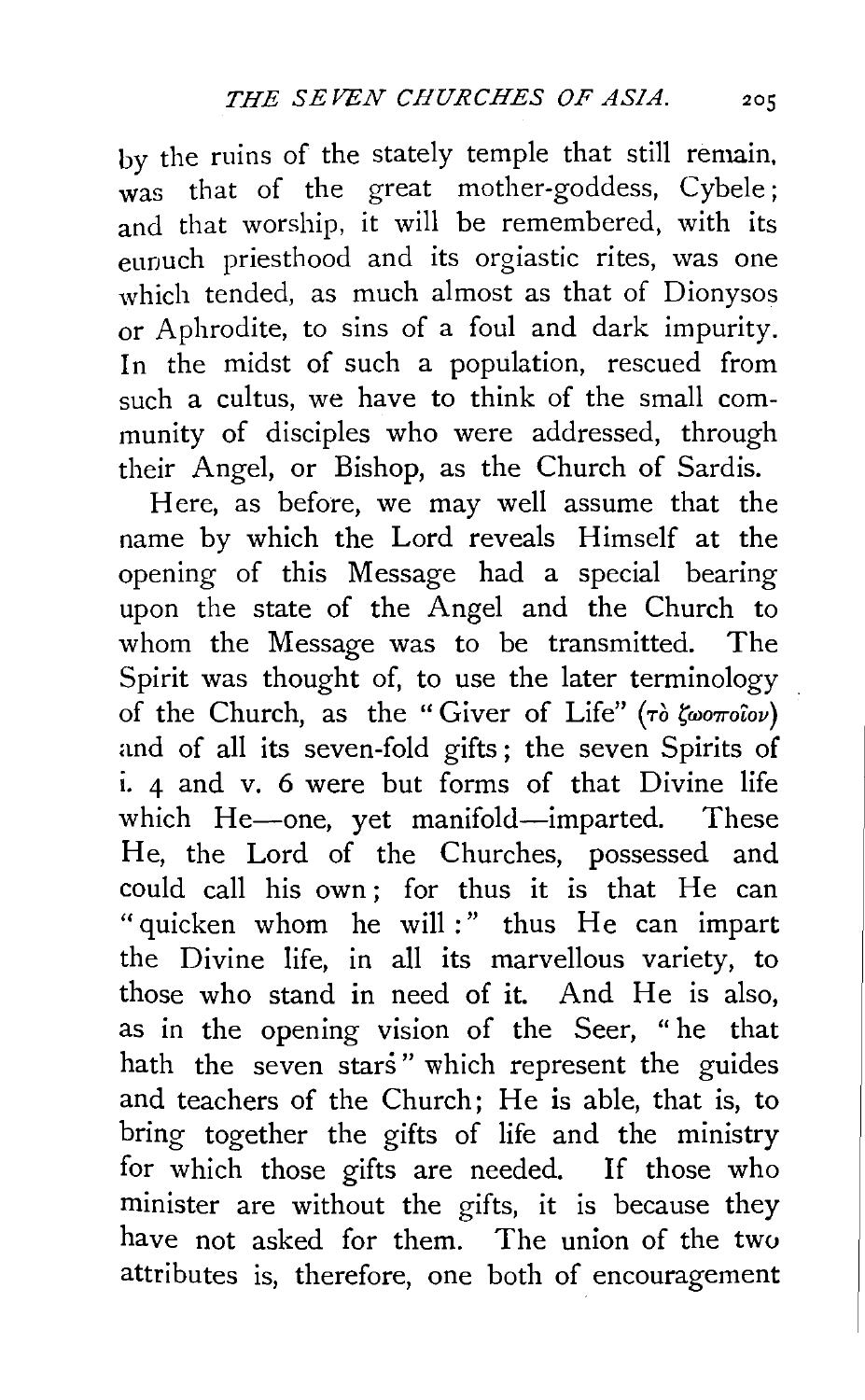and of warning. If each star shines with its peculiar radiancy, it is because it is under the power and influence of the seven-fold Spirit ; if it has no life or light, and ceases to shine, there is the danger of its falling away from its place in that glorious band and becoming as one of the "wandering stars, to whom is reserved the blackness of darkness for ever. "

And here both the warning and the encouragement were needed. Of the Angel of the Church at Sardis, and, by implication, of the Society which he represented, it was said, " $Thou$  hast  $\alpha$ *name that thou !ivest,"-hast* the shew and the fame of a spiritual life,-and yet thou "art dead." The cause of that loss of vitality and strength is to be found, we may believe, in the absence, in this instance, of the "tribulation" and the "endurance" which were so prominent in the judgment passed on the works of other Churches. The members of the Sardian Church had not been tried in the fire of adversity; life had not been braced and strengthened by the conflict with persecution: men had been content with "works" of a lower and less noble kind, occasional acts of charity, the routine of decent conduct. There had been no open scandals; Sardis was stili recognized by the other Churches as a living and true member of the great family of God, was even, it may be, winning their admiration for its seemingly energetic vitality. And yet the chill and the paralysis which were the forerunners of the end were slowly creeping in upon its life ; death, not life, was already master of the position, the dominant characteristic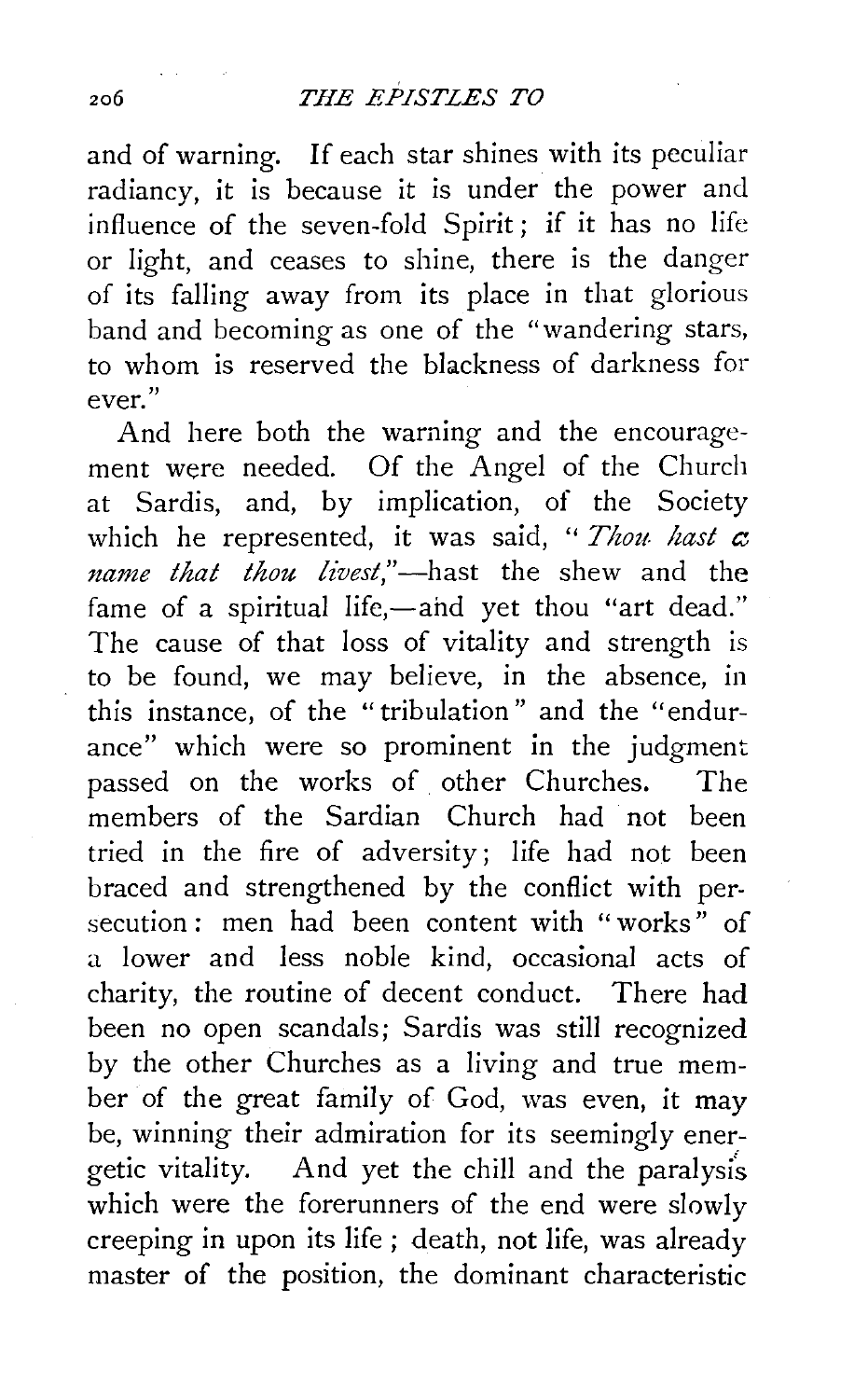of the Church as a whole, and of its spiritual ruler in particular.

To the Angel and the Church that was gliding into this state of spiritual torpor and death, th command comes, *"Be watc!iful;" become* as one wh watches (γίνου γρηγορών); rouse thyself, and stan as one who seeks to cast off that torpor. The words that follow present a singular diversity of reading,—"Strengthen the things that remain, which ARE *ready to die"* (a fLEAAH *a:rroBavE'iv)* ; or, which *were* at the point to die (<del>a</del> εμελλον); or, lastly, "which thou wert at the point to lose" ( $\breve{a}$   $\breve{\epsilon}$  $\mu \epsilon \lambda \lambda \epsilon \varsigma$  $a\pi\sigma\beta a\lambda\lambda\epsilon\omega$ ). The meaning is, in all cases, substantially the same, but the best supported reading seems the second. In any case, the question meets us, What are those "things that are ready to die"? Are they those *members* of the Church in whom there were yet some signs of life, however feeble ? or those *elements* of life, Christian graces and activities, which were not yet actually extinct? Both interpretations are, of course, grammatically tenable ; but the distinct mention afterwards of persons as such, in the "few names" that are singled out for special praise, inclines the balance in favour of the latter. The Angel of the Church is called to wake up from his slumbers, and then to strengthen in himself the energy, the zeal, the love, the hope, the faith, which were so nearly dying out. In doing this he could not fail to help the persons also in whom this flagging of all spiritual vigour had been most conspicuous, or, in the language of the Epistle to the Hebrews, to "lift up the hands that hang down and the feeble knees" (xii. 12).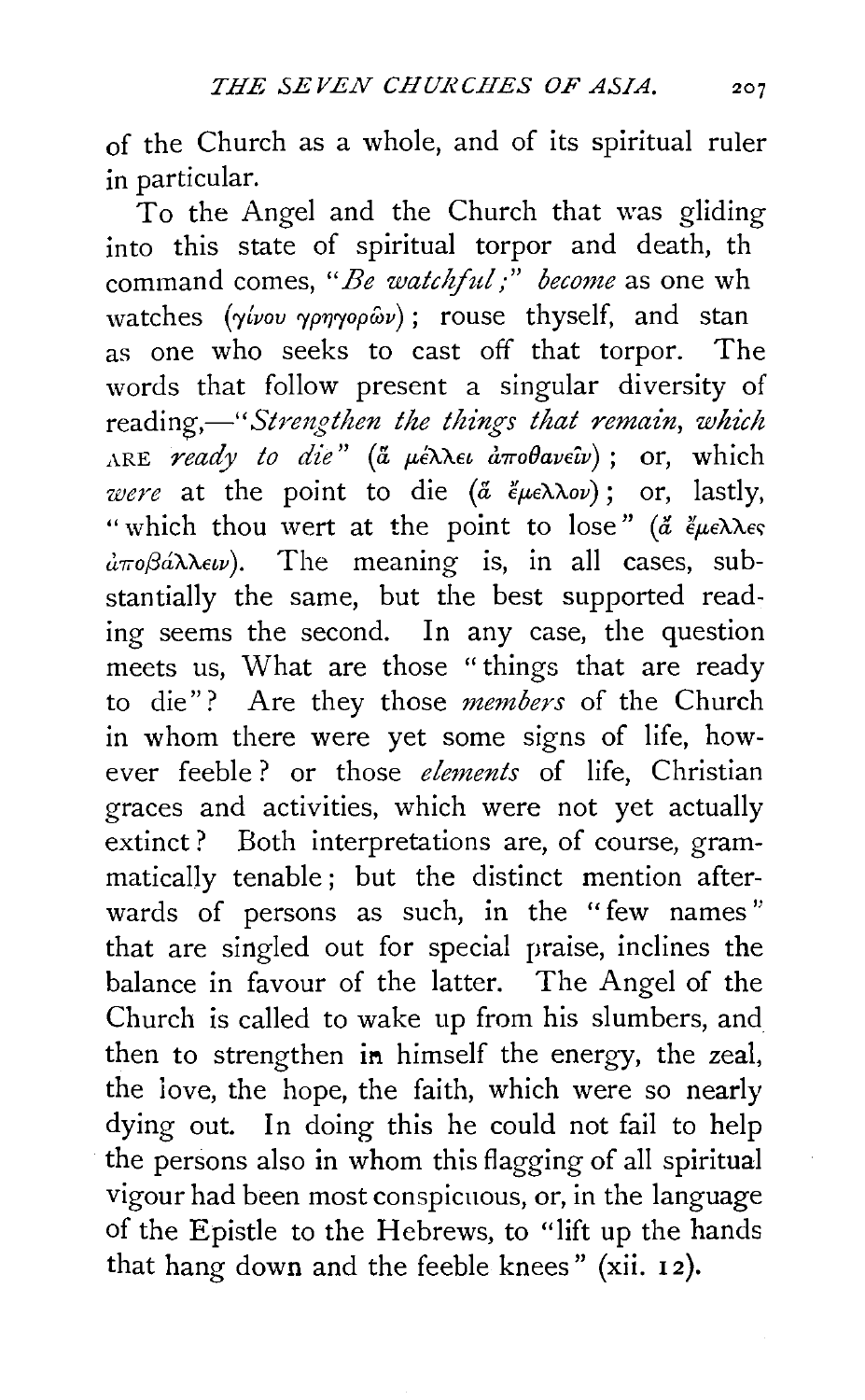The reason for this command is then given. *"I have not found thy works perfect*" (literally, not filled *up* to the measure which God requires of thee) *"be fore God.*" And then, as in the analogous warning to the Angel of the Church of Ephesus (Chap. ii. 5), there came other words : " *Remember therefore how thou hast received and heard."* Personally it was an admonition to the Bishop of the Sardian Church to go back mentally to the time when he was yet a catechumen in the Christian Church, to recall the steps by which he then came under the oral teaching of apostles, or bishop-elders, how the traditions thus received in doctrine, ethics, discipline, had formed a complete and consistent whole-how, afterwards (here the change of tense, from the perfect to the aorist, points, it may be, to some definite epoch in his life, as the laying on of the hands of the presbytery when he was consecrated to his ministerial office) he heard, in solemn words, what was the true pattern and standard of the duties of his office.<sup>1</sup> The counsel to *"keep* " all this is identical with that given by St. Paul to Timotheus, to "keep the good thing which had been committed to his charge" *(z*  Tim. i.  $14$ ), to "hold fast the form of sound words which he had heard from his master among many witnesses" (2 Tim. i. 13; ii. 2). In doing this, and in this alone, there would be the witness that he was indeed *"repenting,"* not mourning with a fruitless

<sup>1</sup> It seems right to mention the deeper meaning which Ewald gives to the words " thou hast received," as implying the reception of the gifts of the Holy Ghost. So taken they would appeal to an inward experience like that to which St. Paul appeals in writing to the Galatians (Gal. iii. 2). I do not accept this as excluding the interpretation given above, but it is, perhaps, implied in the words, *"how* thou hast received," stress being laid on the *manner,* the inward as well as outward accompaniments, of the instructior that had been imparted.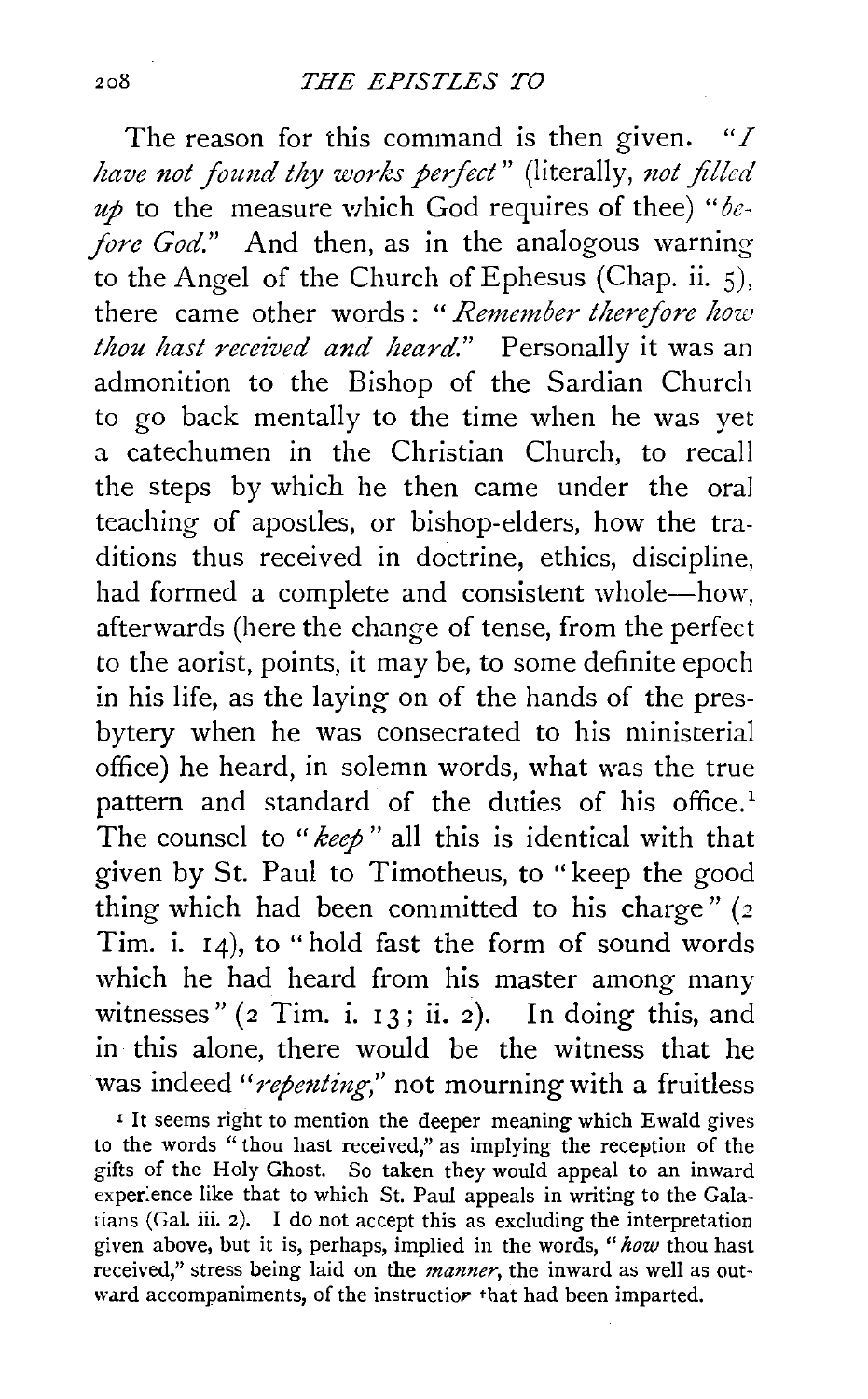regret over opportunities that had been lost and gifts that had been wasted, but entering on a new life with new impulses and new principles of action.

As in the Message to Pergamos, so here also, the exhortation is followed by a warning: " Except thou watch, therefore, I will come as a thief, and thou shalt not know what hour I will come upon thee." Here, again, we have the language which we commonly associate with the great second Advent boldly transferred to some nearer and more immediate judgment. The very phrase, "as a thief," implies a reference to, and therefore the knowledge of, those " words of the Lord Jesus" in which, in connection with the self-same command to "watch," He had added, " This know, that if the good man of the house had known what hour the thief would come, he would have watched, and not have suffered his house to be broken through" (Luke xii. 39), and is, in fact, an echo of what, through those words, and the like teaching of St. Paul delivered to the Thessalonian and other Churches, had become a proverbial form of speech, that "the day of the Lord so cometh as a thief in the night" ( $I$  Thess. v. 2). Dependent: as this coming was on the state of the Sardian Church. and its ruler, liable to be averted on renewed watchfulness and repentance, it must, of necessity, refer to. the discipline, at once regulative and reformatory, penal, yet not necessarily inflicting an irremediable· penalty, with which, in unlooked-for ways and at an unexpected season, the Lord would come upon the Church. Persecutions, distress, the open shame of being noted as a dead Church, exclusion from fellowship with other Churches, who should no longer võl. III.  $15$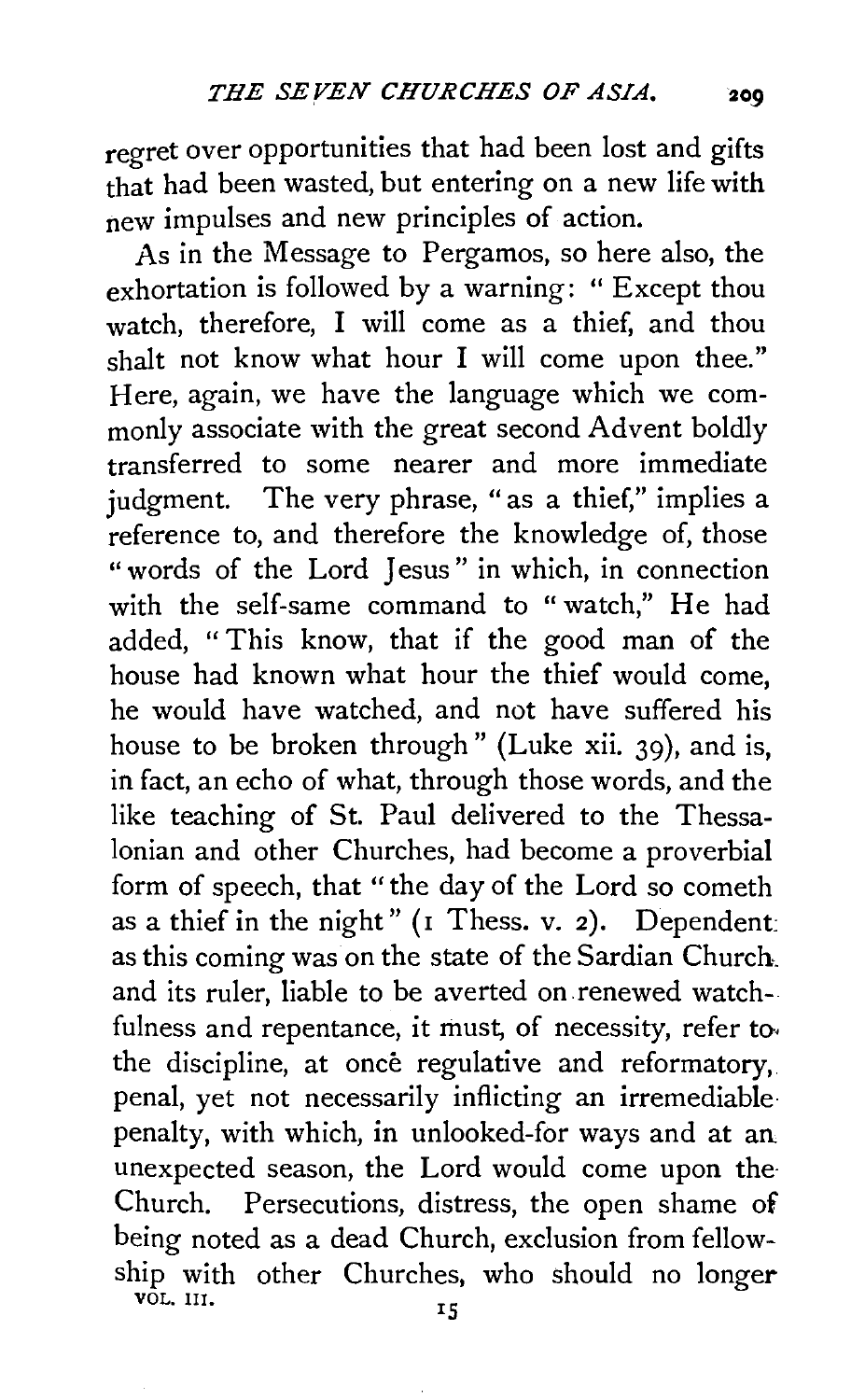recognize even its "name" to live-these should do their work, teaching all who were yet capable of being taught, warning others by the punishment of the hardened and impenitent.

In other Messages, as we have seen, first the good that exists in the Church is recognized, and then the evil that had mingled with it is marked out for censure. Here, unhappily, the evil was dominant, and the sharp words of rebuke had therefore to be spoken first. But the Judge of all the earth, then as ever, recognized and singled out for praise even the ten righteous men, if such there were, who had kept their integrity in the midst of a general corruption. " *Thou hast a few names"* (" names" for "persons," as in Acts i.  $I_5$ , but with, perhaps, the underlying thought that He who speaks is one that "knows his own sheep by name," and looks on each in his own distinct personality) "even in Sardis which have not *.defiled their garments."* The meaning of such an image lies of course on the surface. That which is to the spirit what the garments are to the body is the outward form of life which men behold, which in part expresses and symbolizes the character, in part hides from view the nakedness of its personality. Those, then, who had not defiled their garments were those whose outward lives had been free from impu- ::ity, who, in the analogous language of St. J ude, had kept that garment from being "spotted by the flesh" (Jude, verse  $23$ ). The same thought was, it is clear, symbolized in the practice of the early Church, possibly even a primitive practice, of clothing those who were baptized in white garments,-the. " chrisms " of old English liturgical usage,-as a witness of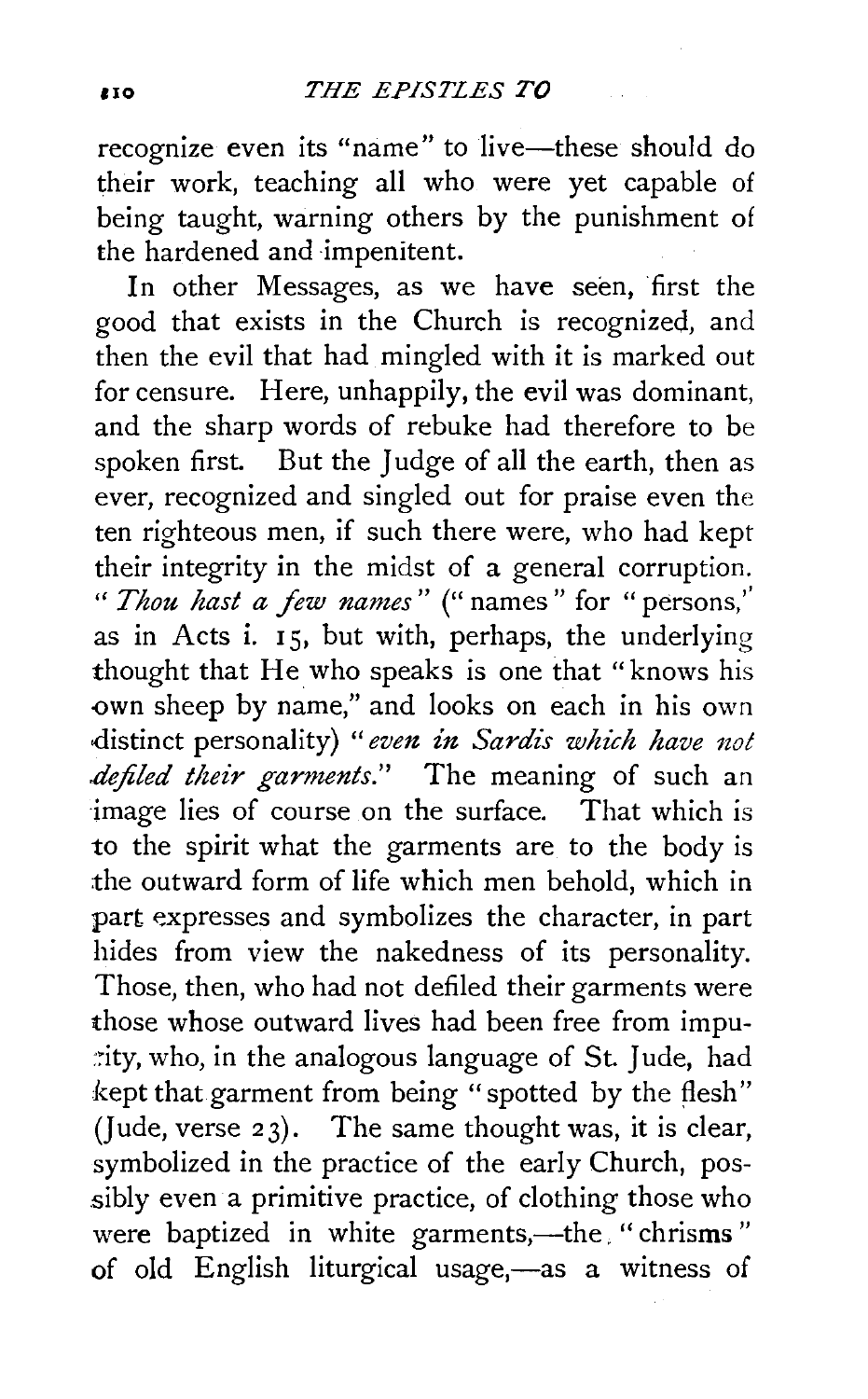the purity of life to which their baptism pledged them. The parable of the man that " had not on a wedding-garment" must have done something to fix this symbolism in the Apostle's mind, and this implied reference to that parable helps us there also to understand the true meaning of the symbol, and so to eliminate the more fantastic interpretations which see in it either the imputed righteousness of Christ or the outward ordinance of baptism.

The reward for this purity might seem at first to be the purity itself. They who have not defiled their garments are to "walk" with Christ "in white," for they are worthy. Here, however, it would seem, from the vivid pictures, in Chaps. vi. II, vii. 9, 13, xix. 8, of the white robes given to the martyred saints, of those who were clothed with white robes which they had made white in the " blood of the Lamb," as if more than this were meant. The "white robes" are such "as no fuller on earth could whiten them," glorious and bright as those which the Apostle had seen on the night of the Transfiguration. In other words, as the reward of the pure in heart is that they shall see God, so that of those who have kept their garments from defilement is like in kind but more glorious in degree,—a purity glorified and transfigured, pure even as He, our Lord, is pure. Of that reward they are "worthy," and no dread of scholastic formulæ of "congruity" or "condignity" need hinder us from accepting the word in its natural meaning. There is a worthiness, a meetness, when the life prepares the way for the reward, and the reward is the completion and consummation of the life, which we need not shrink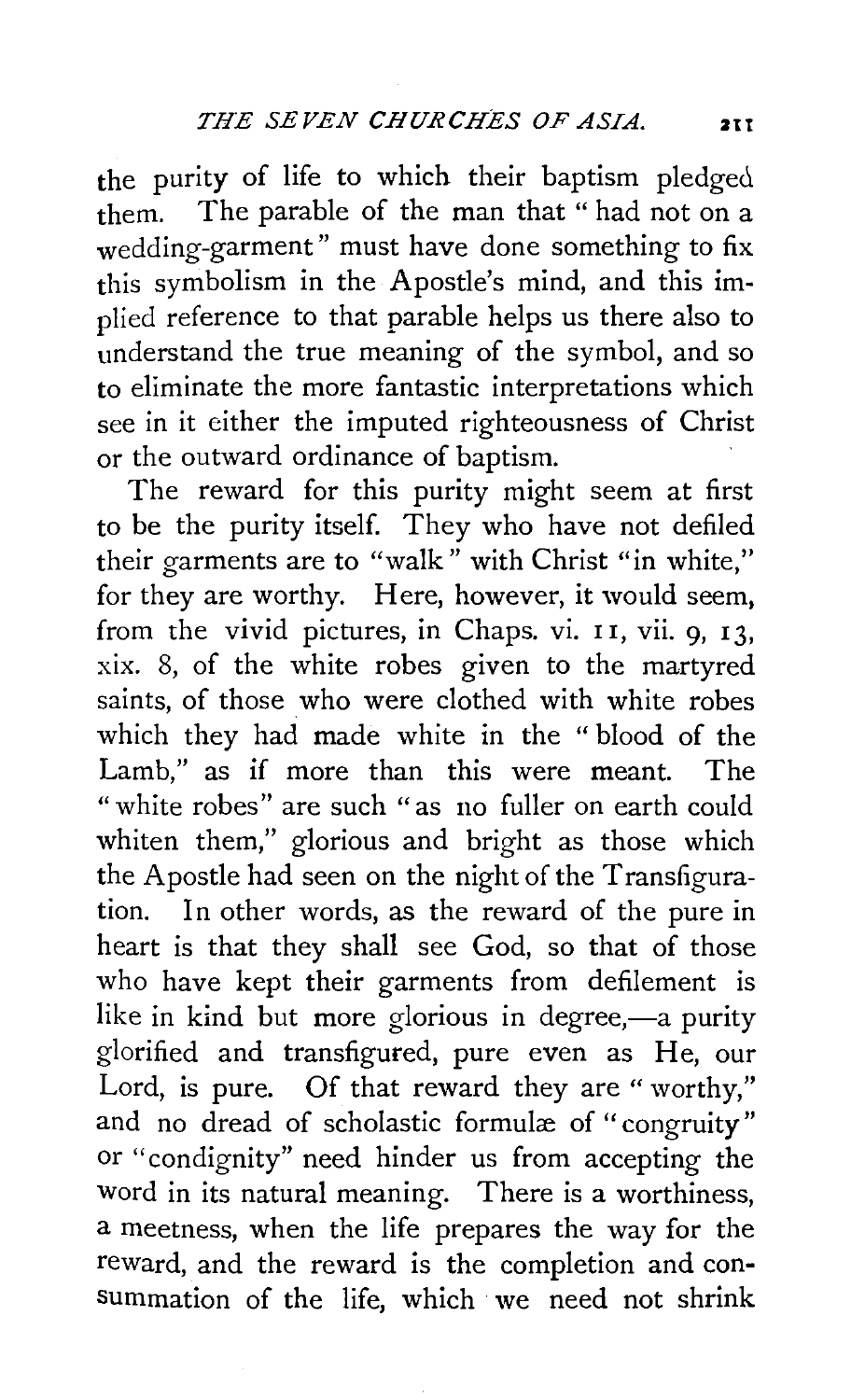from recognizing, as Christ Himself recognized it, and the very essence of which **lies,** in part, in the absence of any claim or consciousness of merit.

In this Message, and in this alone, the reward of him that overcometh is in part anticipated in what precedes it. If there is any difference, it is perhaps to be found in the use of the word  $\pi \epsilon \rho \beta a \lambda \epsilon \delta \tau a t$ -he shall be clothed, or "shall clothe himself," as denoting a more solemn investiture than this simple "walking in white." And looking to the fact of the obvious familiarity of the Evangelist with the prophecy of Zechariah, we can scarcely avoid seeing here a reference to the mysterious vision in which the High Priest Joshua, the son of Jozedek, stood face to face in conflict with Satan, the enemy and accuser, and, having overcome in that trial, had the fair mitre set upon his head, and was clothed in new raiment (Zech. iii. 4, 5).<sup>1</sup>

The reward, however, goes beyond this: *"And I will not blot out his name from the book of life.*" The words contain a whole mine of half-latent imagery.

<sup>1</sup> I ought not to pass over, though I cannot altogether accept, Professor Lightfoot's interesting suggestion, in his Commentary on the Epistle to the Colossians (p. 22), that here, and in the parallel passage in the Message to Laodicea, there is a reference to the purple dyes for which both the cities, like Thyatira, were more or less famous. The image seems to me too natural and universal to require the assumption of any such direct reference. When we come to the description of those who had "washed their robes and made them white in the blood of the Lamb" (Rev. vii. 14), the case is, however, stronger. We can imagine the glance of the Apostle falling on one of the great dyeing vats used in the staple trade of the town, and seeing the linen garments steeped in the crimson fluid that looked like blood, and of his being thus led to think of those whose inmost life, steeped in the spirit of sacrifice of which the blood of Christ is the symbol, should emerge from that process, not " red like crimson," but, by the strangest of all paradoxes, "white as wool.''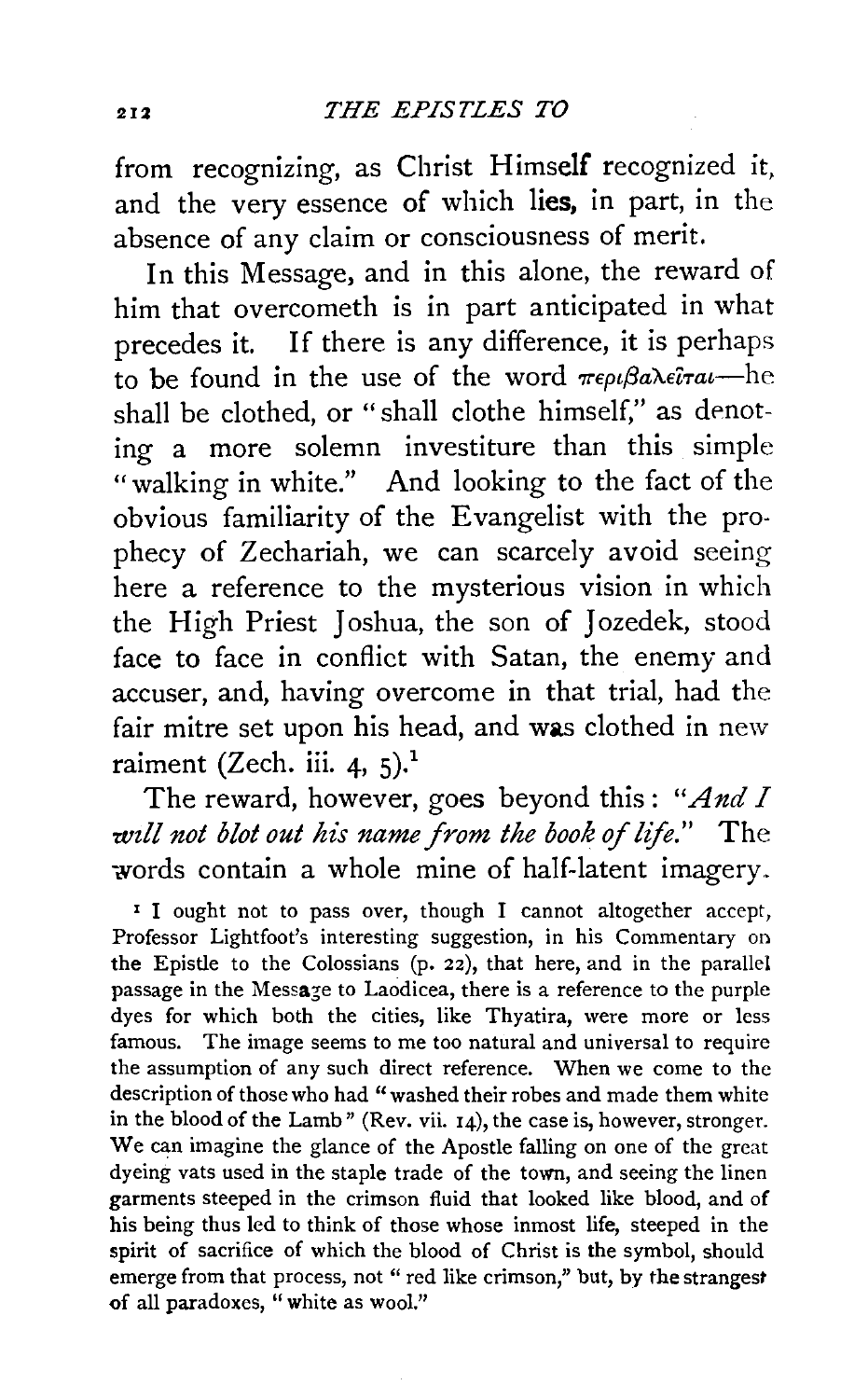First we note the special appropriateness of the promise as given to those who were exceptions to the statement, too true of the greater part of the Church to which they belonged, that "they had a name that they lived, and yet were dead," whose names therefore would be blotted out of the book of life, which recorded only those of living members. The symbolism was one of the oldest in the Hebrew Scriptures, and occurring, as it does, for the first time in Exod. xxxii. 32 ("Blot me, I pray thee, out of thy book which thou hast written"), probably had its origin in the political life of Egypt. It was a natural expansion of the thought that one who was convicted of treachery or disloyalty to the State of which he was a member, should, as the preliminary to the execution of the sentence of death or banishment, have his name struck out from the register of its citizens.<sup>1</sup> So in the fiery wrath of the 69th Psalm the extremest malediction is, " Let them be blotted out of the book of the living ;'' and this stands parallel with the clause, " Let them not be written among the righteous" (Psa. lxix. 28). So in Daniel's vision of the resurrection, those who were delivered out of tribulation, included "every one that should be found written in the book" (Dan. xii. 1). To this image the Seer returns again and again. All should worship the Beast, except those whose names were written in the book of life of the Lamb (xiii.  $3$ ; xvii. 8). They only should enter into the holy' city, the heavenly Jerusalem (xxi. 27). The

<sup>&</sup>lt;sup>1</sup> Students of Greek history will remember the scene in which Critias, as the prelude to the condemnation of Theramenes, struck his name out of the list of the Three Thousand who could not be condemned except by a formal sentence of the Council.